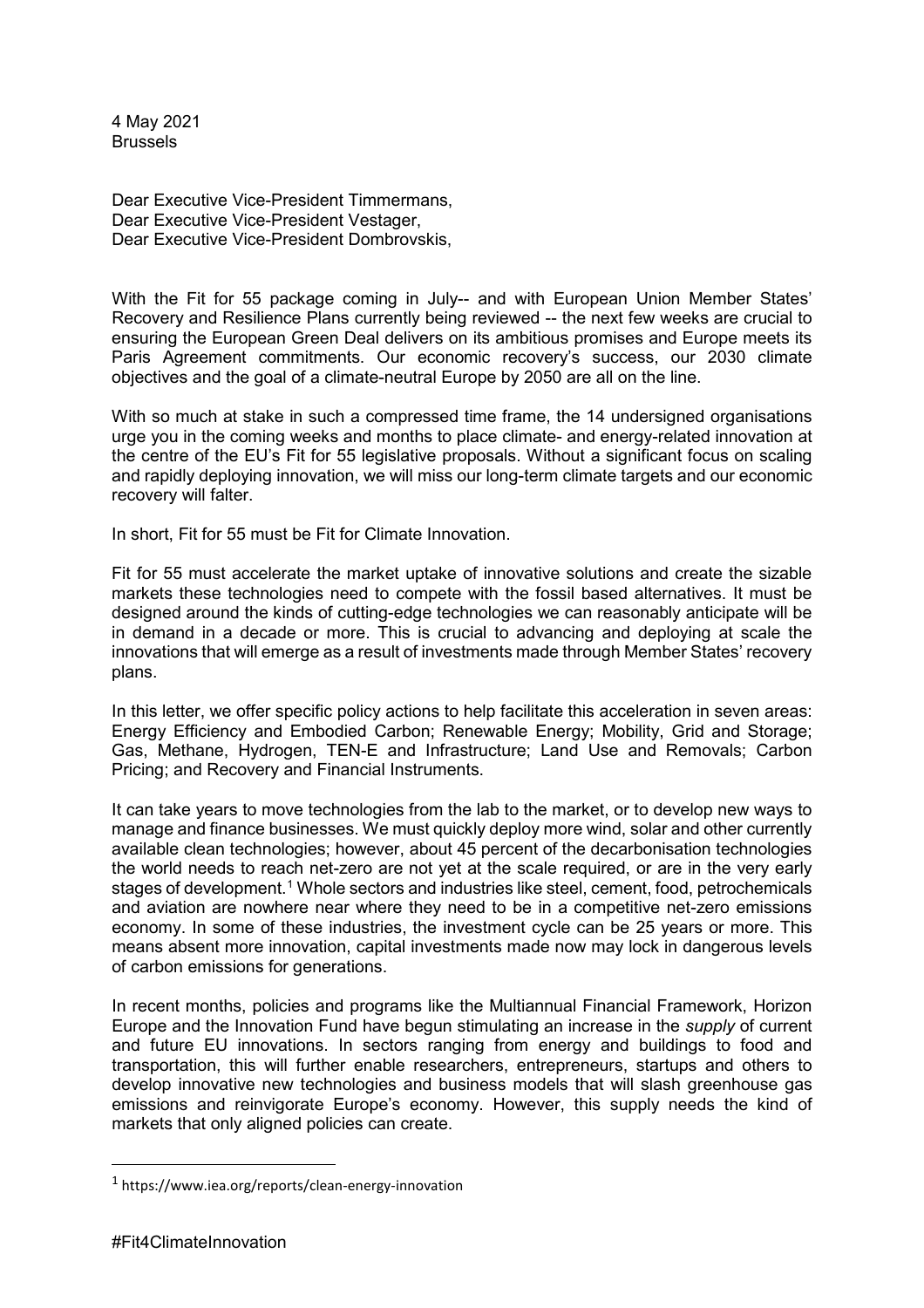With Fit for 55, the EU can take action on the other side of the equation – the *demand* for innovation. To do so, legislative files in Fit for 55 must be recast to accelerate clean innovation. They must stimulate and enlarge markets for the kinds of technologies that can accelerate our path to climate neutrality and enhance our economy by making it more efficient, resilient and dynamic.

The financial and economic reasons to act are increasingly clear. According to a just-released report from the Cleantech Group, EU cleantech has neither adequate demand signals nor enough capital to scale up. This pushes promising companies to move out of Europe. While less than 7 percent of global cleantech growth equity funding in 2020 went to EU companies, nearly 5 percent went to companies in the United Kingdom alone. In this crucial metric, the UK currently ranks above the combined total of Germany, France, Spain and the Netherlands.<sup>[2](#page-1-0)</sup> However, cleantech's history in Europe shows we do know how to lead. In the 2010s, cleantech seed funding in the EU was instrumental in the global rise of affordable solar and wind power, as well as electric vehicles. Now, we need to replicate this success in cleantech growth equity funding.

Another report identified 55 innovative climate- and energy-related projects and technologies, across all stages of technology maturity, that are ripe for EU R&I policy support and investment. These projects represent a massive economic opportunity for the EU that would lead to the creation or transformation of nearly 13 million jobs and contribute nearly €800 billion annually to the rapidly growing global market for net-zero goods and services. $3$ 

Strengthening our economic recovery and dramatically reducing carbon emissions are complementary objectives. The best and fastest way to achieve these objectives is systemic reform of EU policies so that innovation is at their core, starting with the Fit for 55 package. We urge you to do everything in your power to make this happen.

We stand by ready to assist you in any way, and we welcome any opportunity to discuss this further with you either individually or as a group.

Sincerely,



<span id="page-1-0"></span>2 https://www.cleantechforeurope.com/

<span id="page-1-1"></span><sup>3</sup> https://www.capgemini.com/resources/investments-in-next-generation-clean-technologies/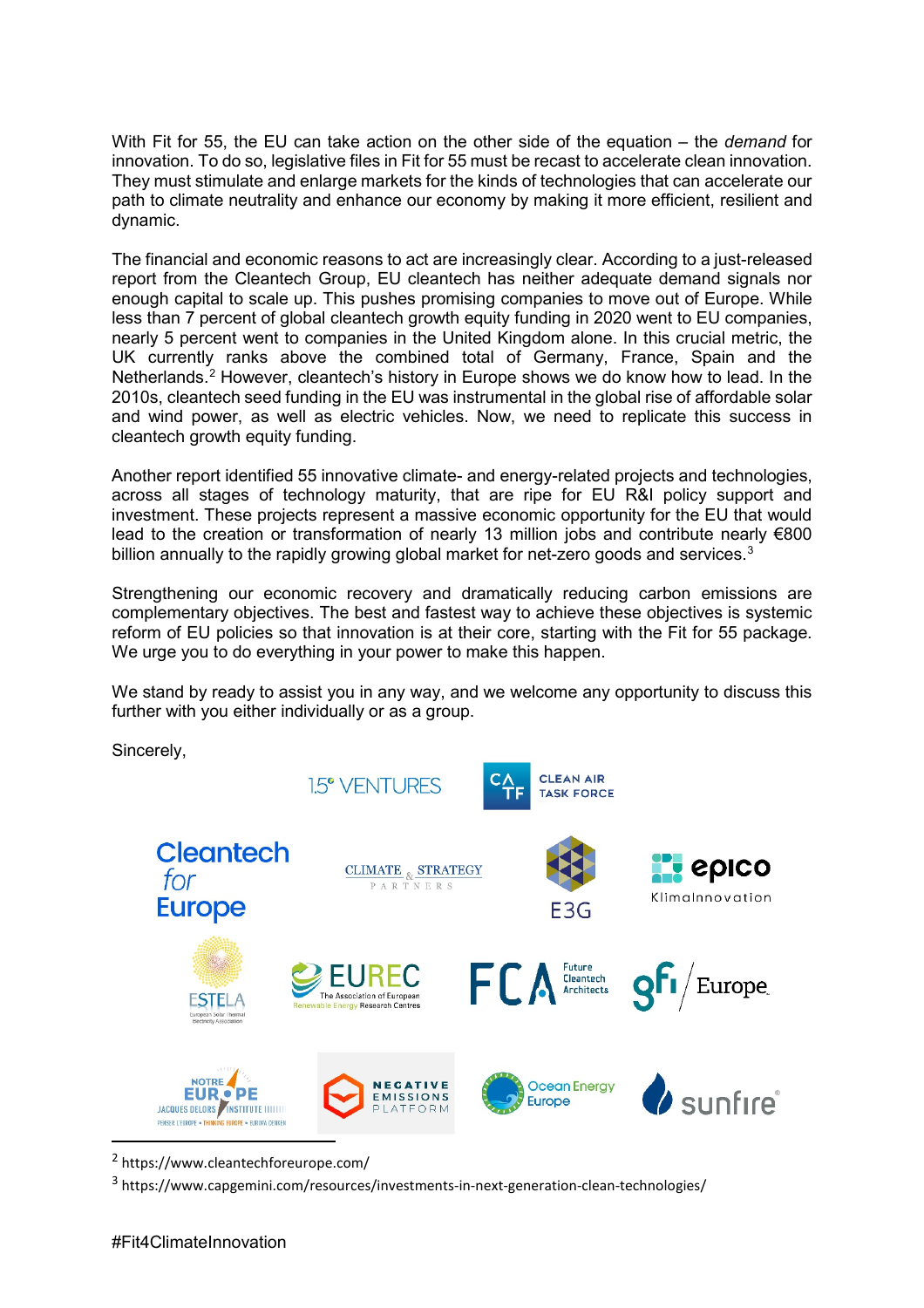# **APPENDIX: Policy recommendations to accelerate EU Innovation**

The signatories of this letter urge you to support the following policy actions:

### **Energy Efficiency and Embodied Carbon**

- The Energy Efficiency Directive and the Energy Performance of Buildings Directive must align buildings owners' priorities with the EU Green Deal and Renovation Wave strategy.
- For Europe to deliver on its more ambitious targets for 2030, an overhaul of the binding articles of these two key directives which drive the demand for energy efficiency and innovation are required to deliver enhanced 2030 energy efficiency targets.
- Demand for energy efficient upgrades should be stimulated through tighter energy efficiency obligations, better-policed standards, minimum energy performance requirements and transparent and clear data and certification systems.
- Embodied carbon in the construction value chain, especially steel and cement, needs to be mandated through a European default registry and digital Environmental Product Disclosures that conform to an independent standard and third-party verification.

### **Renewable Energy**

- Propose a target for renewable energy of at least 45-percent by 2030 to rapidly achieve the cost reductions needed to electrify swathes of the energy system and to substitute fossil hydrogen for green hydrogen.
- Within that target, set a subtarget for innovative technology, binding at the national level, with Member States explaining in their National Energy and Climate Plans which deployments will contribute to the subtarget.
- Accelerate and massively deploy additional renewable generation capacity across Europe. This also entails strengthening and modernising EU electricity grids as well as accelerating and standardising permit and authorisation procedures for the deployment of innovative renewable installations, for direct renewable heating and cooling technologies as well as electricity.
- Create a framework for companies to voluntarily share with each other large datasets related to their installations in operation. Intense analysis could reveal cost-saving possibilities to the participants. State aid rules can allow or offer incentives for this sharing. This initiative builds on the ETS Innovation Fund's knowledge sharing and the common European energy data space.

#### **Mobility, Grid and Storage**

- Ensure that the EU legal framework (esp. the Alternative Fuel Infrastructure Directive and the Energy Performance of Buildings Directive) is future-proof, by favouring a multi-vehicle approach (e.g., installing urban recharging stations compatible with cars, e-bikes and e-scooters), by enabling swappable battery systems, and by futureproofing the infrastructure needed for the smart-charging and vehicle-to-grid solutions. This will facilitate new and more ambitious car CO2 targets to be set for 2025 and 2030.
- In addition, the priorities set out in the legal framework should be reflected in the public investment strategy of the EU as closely as possible. For mobility, the Recharge and Refuel flagship defined in the Recovery and Resilience Facility could be used as a blueprint to channel funding toward the most impactful solutions (e.g., accelerating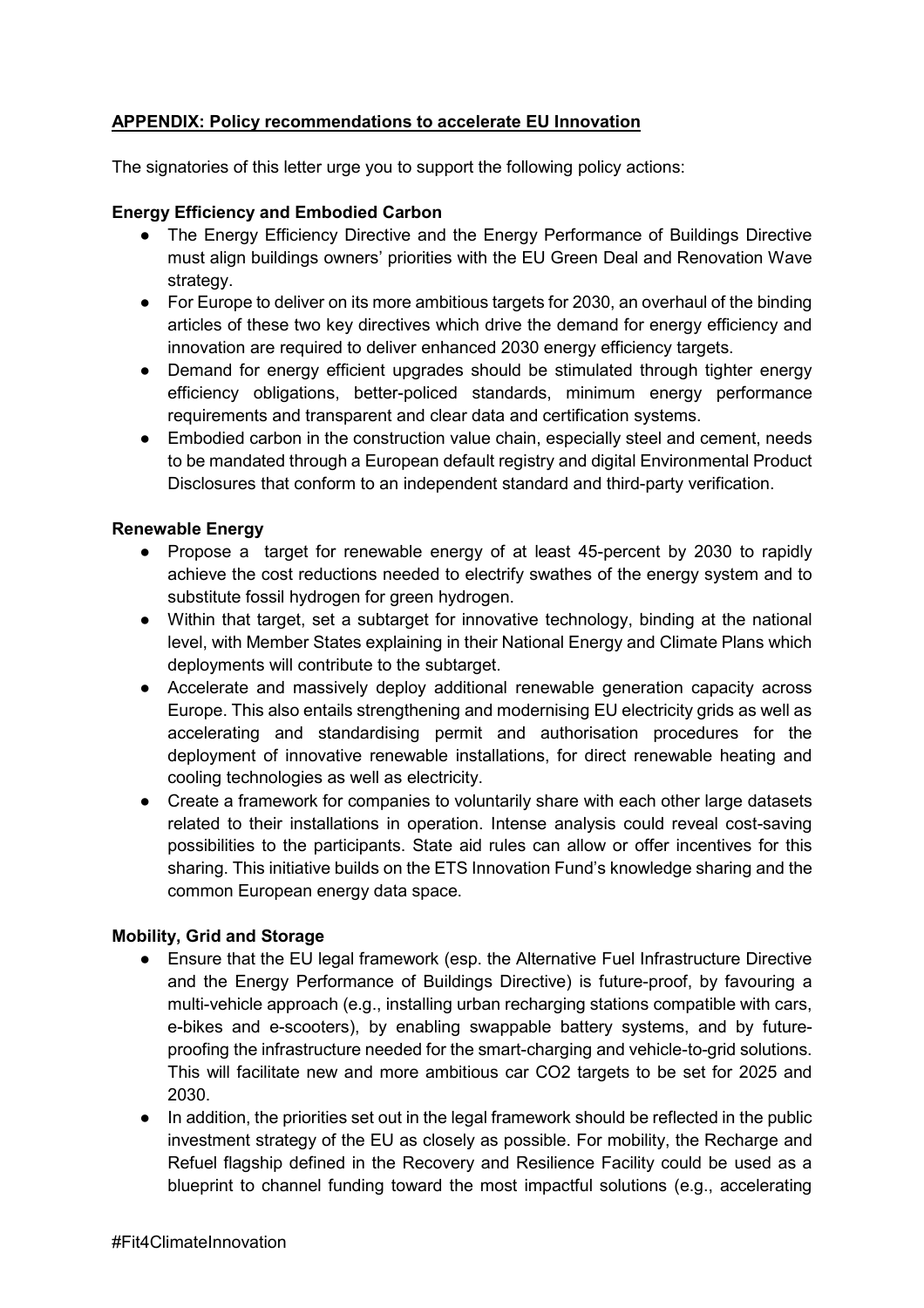electrification of the light-vehicles fleet, enabling green hydrogen use in heavy-duty vehicles transport, etc.) in other financial instruments like the revamped InvestEU, the challenge-based calls of the EIC Accelerator, the Mission on Cities, and the Interregional Innovation Investment instrument under ERDF.

## **Gas, Methane, Carbon Capture, Hydrogen, TEN-E and infrastructure**

- Prioritise deployment of hydrogen from renewable sources. This presents an innovation opportunity: With major global economies developing hydrogen strategies and committing to climate neutrality, the electrolyser market is widely expected to expand in the coming years. EU companies are well placed to gain competitiveness benefits from electrolyser market growth, due to the leading position they hold along the whole value chain.
- Prioritise deployment of hydrogen from renewable sources and derived e-fuels in sectors with no alternative decarbonisation options, with a prime focus on existing hydrogen users, heavy industry and energy intensive transport notably aviation and shipping, to allow these to fully decarbonise, avoiding carbon lock-in and continued release of GHG emissions into the atmosphere.
- Intensify support for research, innovation, and demonstration to further develop renewable hydrogen technologies. Accelerating innovation and bringing technology to markets more quickly will speed up economic recovery and lay out the foundations of world class competitive electrolyser and renewable energy industries in Europe. Setting strong policy priorities should be combined with available funds, from the Recovery and Resilience Facility and other "Next Generation EU" instruments, Horizon Europe to Green Deal calls, to support such future-proof technologies.
- Include CO2 storage and alternative transport infrastructure in the revised TEN-E, as part of a larger effort to ensure the delivery of next generation innovation in industrial CCS and technological carbon removals such as Direct Air Capture and Storage, BioCCS and Waste-to-Energy with Capture and Storage. Remove the 100 MW threshold for electrolyzer support in TEN-E.
- Provide sufficient innovation funding for next-generation decarbonization technologies, including those aimed at industrial decarbonization and carbon removals, through increasing the size of the Innovation Fund, along with incentive mechanisms such as Carbon Contracts for Difference.

# **Land Use and Removals**

- A robust certification framework for carbon removals, as proposed in the Circular Economy Action Plan, should be urgently developed. Removal of atmospheric or biogenic CO2 requires a GHG methodology and a regulatory framework that are formally separated from emissions reduction measures supporting capture, use and storage of point source CO2. This is an important first step towards providing adequate mandates and incentives for much-needed market take-up of carbon removal solutions.
- A separate carbon farming initiative to incentivise farmers and foresters to sequester carbon should start with a robust Monitoring, Reporting and Verification criteria and increased R&D efforts on soil health and sequestration potential, before any marketbased mechanism is envisaged. Consideration of inclusion of any land-based carbon